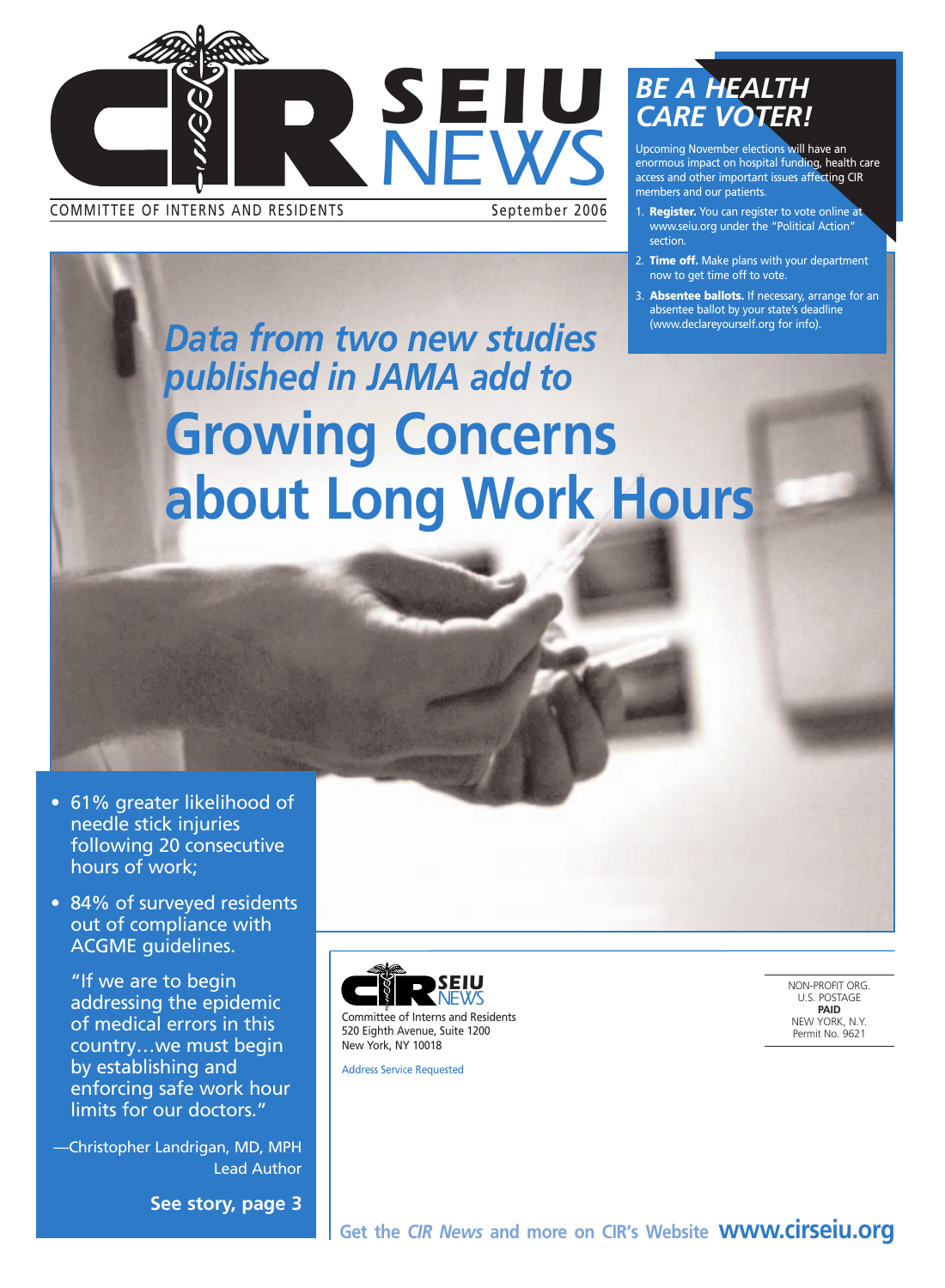

#### **Committee of Interns and Residents** National Affiliate of *SEIU*

National Headquarters 520 Eighth Avenue, Suite 1200 New York, NY 10018 (212) 356-8100 (800) CIR-8877

E-mail: info@cirseiu.org http://www.cirseiu.org

555 Route 1 South, Third Floor Iselin, NJ 08830 (732) 596-1441

1 Boston Medical Center Place Boston, MA 02118 (617) 414-5301

1400 NW 10th Ave., Suite 1210 Miami, FL 33136 (305) 325-8922

1338 Mission Street, Fourth Floor San Francisco, CA 94103 (415) 861-5235 Box 512075 Los Angeles, CA 90051 (310) 632-0111

> Washington, DC Office (202) 872-5838

Ave. San Ignacio 1393 Urb. Altamesa, San Juan P.R. 00921 (787) 775-0720

#### **EXECUTIVE COMMITTEE 2006-2007**

Simon Ahtaridis, MD, MPH *President* Christine Dehlendorf, MD *Executive Vice President* Rajani Surendar Bhat, MD

*Secretary-Treasurer*

#### **REGIONAL VICE PRESIDENTS** Nailah Thompson, DO

*Northern California* Gina Jefferson, MD *Southern California*

Paola Sequeira, MD *Southern California*

Reuven Bromberg, MD *Florida*

Hillary Tompkins, MD *Massachusetts*

Cristin McKenna, MD *New Jersey/DC*

Maggie Bertisch, MD *New York*

Ayodele Green, MD *New York*

Luella Toni Lewis, MD *New York*

Spencer Nabors, MD, MPH *New York*

James Rodriguez, MD *New York*

> • Mark Levy *Executive Director*

Cara Metz *Editor*

*Page one photo: Cara Metz/CIR*

#### **President's Report**

## When Physicians Ignore the Evidence SIMON AHTARIDIS, MD, MPH

**C**hange can be hard. The culture<br>
of medicine, despite its emphasis<br>
sis on evidence and scientific of medicine, despite its emphastudies, can nonetheless be a change-resistant entity. Just how far have we come since the early days of medicine?

Think of poor Ignaz Semmelweis, the Hungarian doctor credited with pioneering routine hand washing. Until the 1900s, most doctors did not wash their hands between patients. It is no surprise that infection was a major cause of mortality. Students dissected cadavers in their morning classes, and then performed vaginal exams on pregnant patients in the afternoon. When Dr. Semmelweis introduced routine hand washing to combat an outbreak of peurperal fever in young mothers in his obstetric clinic, the maternal mortality rates instantly dropped from 13% to 1% overnight.

Semmelweis released his findings, but rather than receiving praise for his work, he was ridiculed. Undaunted, he continued to advocate for hand washing for the next two decades until he suffered a nervous breakdown, which was thought to be related to the stress of his failed advocacy. Unfortunately for the patients of his day, the medical culture was not ready to accept something as simple as hand washing despite growing evidence.

We've come a long way since those days. Yet when it comes to something as straightforward as resident work hours, medicine remains similarly impervious to evidence, research, and studies. Our culture supports the view that we are indestructible individuals, immune to the effects of illness and fatigue. Our profession asserts that good doctors put their own needs aside to be there for patients. Those who claim that long shifts are bad for patient care are thought to be weak, undedicated, or selfish. Concepts of team are still not entirely accepted, and we often ignore the fact that a well-rested, competent colleague is just down the hall.

For decades, resident unions have questioned the extraordinarily long shifts that we perform. One of the first studies on resident work hours showed that sleep-deprived residents were more likely to miss critical EKG abnormalities. The author of this study concluded that, "there never was a good reason to indulge in the false heroism of 36 hour duty stints by the interns. We now appreciate excellent reasons for abandoning this practice."

Since then, dozens of studies have shown that fatigued subjects



performed more poorly in tests of memory, concentration and math. One eye-opening study showed that 24 hours of sleep deprivation caused psychomotor function to deteriorate to the equivalent of a 0.1% blood alcohol level.

Yet despite this compelling evidence, there was no reform. Finally in response to pressure from CIR, Public Citizen, and AMSA, the ACGME adopted universal work-hour guidelines limiting work hours to 80 hours per week, and 30-hour shifts. Unfortunately these guidelines are not consistent with the evidence.

Sleep researchers argue that the shift length may be a more important contributor to errors than the total number of hours worked. The Harvard Sleep Research Group recently published a study showing that residents on a traditional Q3 ICU rotation made 36% more errors as compared to residents in the same ICU that limited shifts to 16 hours.

The medical profession has been slow to adopt evidence-based work hour regulations. Some cite cost as a major impediment; others feel that education will be compromised, or that we will produce doctors who are not committed to patient care.

Procedure oriented specialties often face the dilemma of losing procedures with reduced work time. The challenge for residents and educators will be to devise means of increasing efficiency and the educational quality of time spent at work. There are many tasks that residents perform that can be picked up by other staff that are of minimal educational value.

**"Our culture supports the view that we are indestructible individuals, immune to the effects of illness and fatigue."**

If we cannot educate residents to be practicing doctors after years of 80-hour work-weeks and 16-hour shift limits, then we probably need to rethink the way we organize the work day, improve efficiency, and maximize educational time. I have yet to meet a resident who feels that every moment they spend at work is educational. Finally, if we want to produce energetic, idealistic doctors who are eager to serve their patients, then we should abandon practices that seem to conform more with hazing rituals rather than a sound educational program.

*For more resources on evidencebased standards for resident work hour reform, visit us on the web at: www.cirseiu.org.*

| 5<br>$\blacktriangleright$<br>$\overline{\mathsf{C}}$ | The U.S. spent \$1.9 trillion on health care, or \$6,102<br>per person in 2004 — more than any other nation<br>in the world. The top five global per capita health<br>spenders are listed below. |  |
|-------------------------------------------------------|--------------------------------------------------------------------------------------------------------------------------------------------------------------------------------------------------|--|
| F A                                                   |                                                                                                                                                                                                  |  |
|                                                       |                                                                                                                                                                                                  |  |
|                                                       |                                                                                                                                                                                                  |  |
| Ł                                                     |                                                                                                                                                                                                  |  |
| $\mathbf{R}$                                          |                                                                                                                                                                                                  |  |
| <b>AU</b>                                             | Despite high spending, the U.S. fairs poorly on leading health indicators.                                                                                                                       |  |
|                                                       |                                                                                                                                                                                                  |  |
|                                                       |                                                                                                                                                                                                  |  |
|                                                       |                                                                                                                                                                                                  |  |
| LTH                                                   |                                                                                                                                                                                                  |  |
| $E$ $A$                                               | Clearly we are not getting our money's worth. Keep your eyes open for                                                                                                                            |  |
|                                                       | future Health Care Facts in this new series.                                                                                                                                                     |  |
| エ                                                     | Source: http://www.oecd.org                                                                                                                                                                      |  |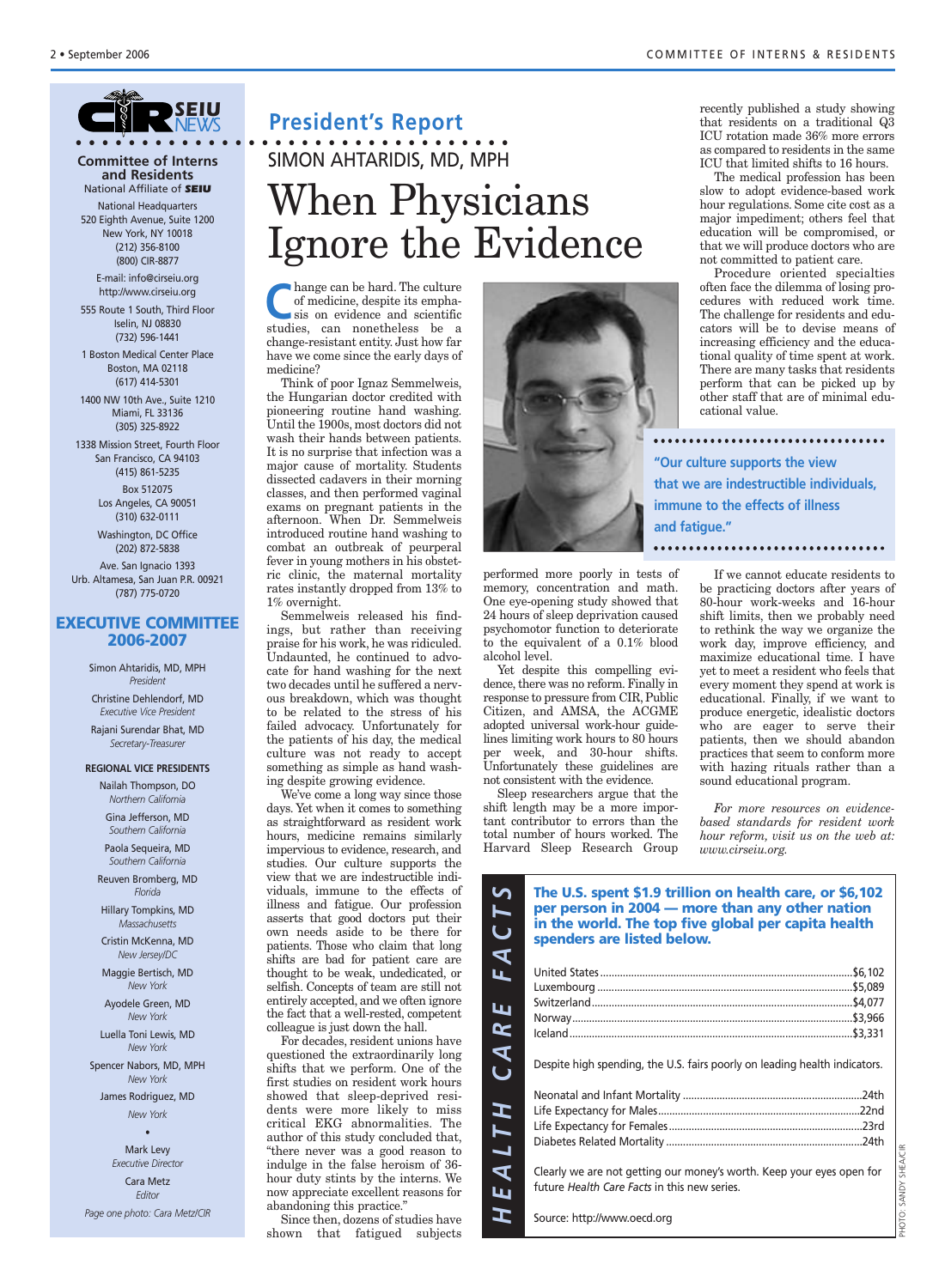## *Harvard Work Hours Health and Safety Group's* **New Studies Show Increased Risk of Needle Sticks and Unenforced Work Hours**

*The data keeps coming in. First the* New England Journal of Medicine (NEJM) *published a study showing a strong link between the marathon shifts that residents work and an increased rate of medical errors (October 28, 2004); next that these shifts double the rate of car crashes among residents who leave the hospital and drive (*NEJM*, January 13, 2005). Two new studies, published September 6, 2006 in* The Journal of the American Medical Association (JAMA) *emphasize the link between long work hours and an increased risk of potentially fatal needle stick exposures, and show that the ACGME, charged with overseeing the training of the nation's 100,000 resident physicians, is not enforcing even these inadequate hour limits.*

#### **Long Hours Increase Risk of Interns' Needle Stick Accidents**

"Needle sticks are too common when you work long hours," said Najib T. Ayas, MD, MPH, lead author of the study conducted by the Harvard Work Hours Health and Safety Group, in an interview with CIR. "The major danger of these incidents is that you can be infected with hepatitis, or HIV. In addition, there's a lot of psychological stress involved, waiting to learn if you have contracted a disease from the injury. If you're tired, you're just more likely to make mistakes."

In a study of 2,737 interns over a period of 11 months (conducted by researchers at Brigham and Women's Hospital in Boston, where the Harvard Work Group does its research), there was a 61% greater incidence of percutaneous injuries — from needle sticks to lacerations by other sharp instruments, causing exposure to potentially contaminated blood or body fluid — when interns had been working 20 plus consecutive hours. Additional findings were that a lapse in concentration was the reported contributing factor in 63.8% of the needle sticks, and fatigue was the reported factor in 44% of the injuries.

"The data strongly suggest that performance of many procedures is compromised due to fatigue; if you're making more mistakes with a needle, you're probably making mistakes in the operating room, too," Dr. Ayas said. "Other studies with simulated surgeries have shown greater rates of mistakes among fatigued doctors.Although ours was an obser-



vational study, I would tell program directors that interns should not be performing invasive procedures following on-call shifts. It's foolhardy. And on a global scale, these long shifts should be eliminated.That would prevent a substantial number of these injuries."

Dr. Charles Czeisler, a co-author of the study, and Director of Sleep Medicine at Brigham and Women's Hospital, and Harvard Medical School concurred. He said, "academic medical centers should abandon the practice of scheduling physicians-in-training to work 24 consecutive hours, as it endangers both patients and the young doctors in training."



Drs. Czeisler (left) and Landrigan of the Harvard Work Hours Health and Safety Group.

#### **Widespread Non-Compliance with ACGME Hours Limits**

**How many residents dutifully record their**<br>
"duty hours" when it comes time for their<br>
hospital to report to the ACGME? 80 hours<br>
(were god over 4 weeks) sured Werked to more "duty hours" when it comes time for their (averaged over 4 weeks) – sure! Worked no more than 24+ 6 consecutive hours – of course not or rather, who can remember! Had one day off in 7 – always! It's a cynical in-joke for most residents, the proverbial garbage in…and garbage out.

Not surprisingly, the ACGME reports near unanimous compliance with its hours limits, in place since July 2003. In the year after those limits were announced, the medical education accrediting body reported only 5% of residency programs violated these standards and only 3.3% of residents who were surveyed reported violating the 80-hour rule.

Now the Harvard Work Hours Health & Safety Group has punctured a big public hole in the confidence of those ACGME stats. Its September 6, 2006 article in the Journal of the American Medical Association ("Interns' Compliance with Accreditation Council for Graduate Medical Education Work Hour Limits,") reports that:

- 83.6% of interns reported work hours in violation of the standards during one or more months;
- Working shifts greater than 30 consecutive hours were reported by 67.4%;
- Averaged over four weeks, 43% reported working more than 80 hours weekly and 43.7% reported not having one day in seven off from work.

In the Harvard Group's national web-based study, 4,015 interns completed monthly surveys to assess their work and sleep hours pre-ACGME hours implementation (July 2002 to May 2003) and post implementation (July 2003 to May 2004). In total, interns completed 29,447 monthly surveys, representing residency programs from around the country and across specialties.

**"Academic medical centers should abandon the practice of scheduling physicians-intraining to work 24 consecutive hours, as it endangers both patients and the young doctors in training."**

**Dr. Charles Czeisler, Director, Sleep Medicine at Brigham and Women's Hospital, Harvard Medical School**

Interestingly, in the only state (New York) and territory (Puerto Rico) where regulation and/or law enforces hours limits, violations were reported from a smaller proportion of hospitals and "30-hour violations were reported in less than half as many New York and Puerto Rican hospitals."

The Harvard researchers devote much of their article to a discussion of why its statistics and the ACGME's are so divergent, e.g. survey methodology (Harvard's "open-ended questions directed towards accurately reporting work and sleep hours" vs ACGME's emphasis on noncompliance), focusing on interns (the ACGME surveys all residents), a lack of resident confidentiality in the ACGME's survey, resident fears that accurate reporting could result in a loss of program accreditation, etc.

But in the end, lead author Christopher Landrigan, MD, MPH and his colleagues take issue with the weakness of the ACGME duty hours themselves.

In a press release issued by the Division of Sleep Medicine at Brigham and Women's Hospital in Boston, Division head Charles Czeisler, MD, PhD remarked that "[Our] data demonstrate that academic medical centers have not complied with even the very modest restrictions that the medical profession attempted to self-impose on physician work hours."

Dr. Landrigan added, "If we are to begin addressing the epidemic of medical errors in this country… we must begin by establishing and enforcing safe work hour limits for our doctors."

THERE ARE OVER 600,000 SHARPS INJURIES TO HEALTH CARE WORKERS PER YEAR. National Alliance for the Primary Prevention of Sharps Injuries (www.nappsi.org)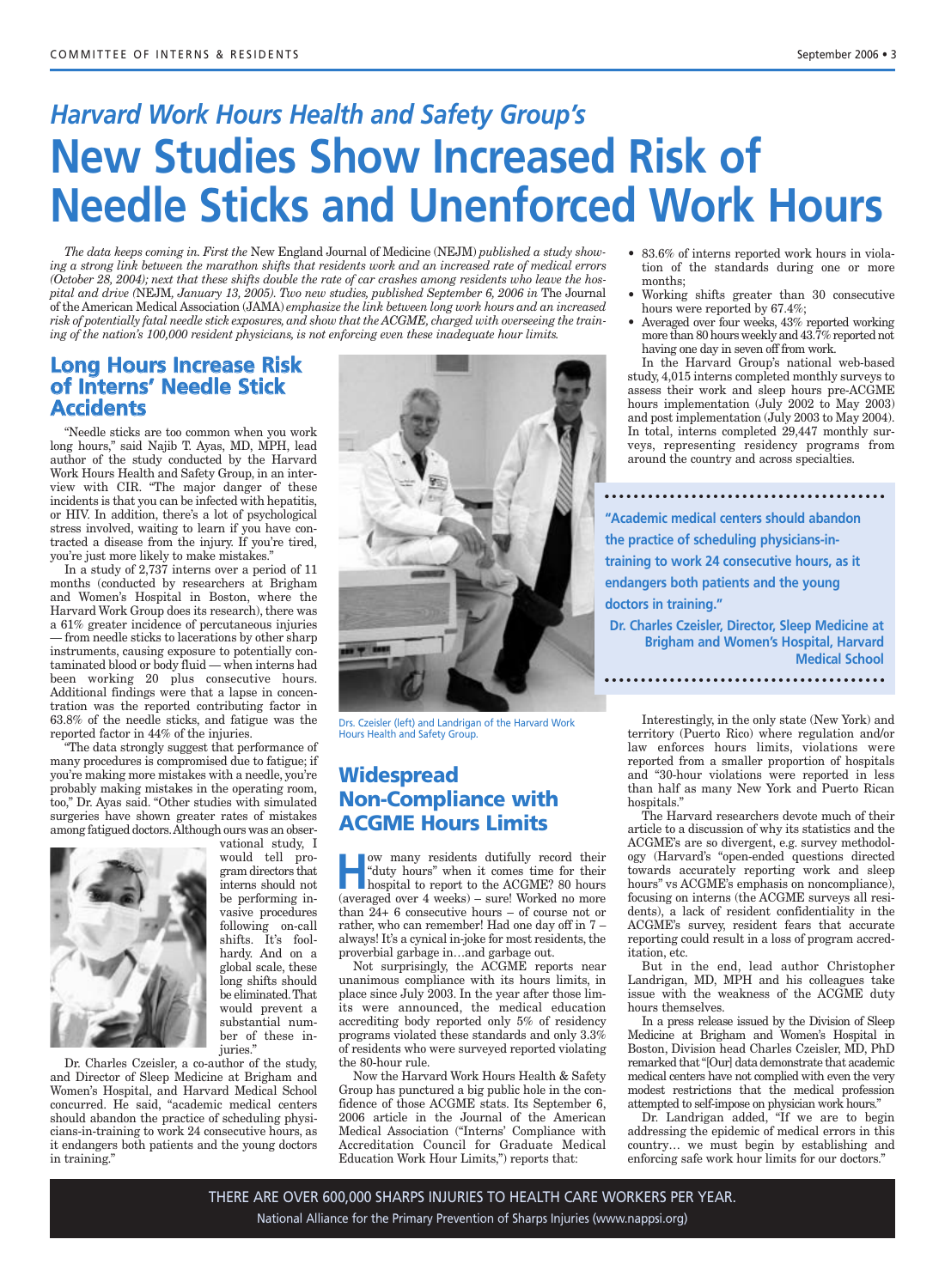#### **CIR PATIENT**

# CHAPTERS FIND NE

hat precisely *is* a Patient Care Fund? Some CIR-affiliated<br>hospitals have them, some don't. They vary widely in what<br>fund, and how much money they have. They are always have<br>we are always how and through contract horseini hospitals have them, some don't. They vary widely in what they fund, and how much money they have. They are always hardwon, created through contract bargaining between residents and their hospitals. In most cases, residents agreed to forgo some percentage of negotiated raises in order to create this fund which directs money to patient needs that residents determine are going unmet in their hospitals. So they are a way for residents, who often feel on the bottom of the medical hierarchy in their hospital, to have some say in improving the care that they deliver.

Patient Care Funds (PCFs) are wildly popular in the hospitals that have them, and residents refuse to give them up even through years of tough bargaining. Other hospitals hope to achieve them, but have not yet been able to. This past year's crop of PCF projects, as always, are a product of the creativity of the residents who came up with the ideas, and the dedication of those who served on the committee that determines which projects win the funding.

#### *In NYC:*

**Helping Pediatric Patients & Getting Data When You Need It** 

There are few things scarier than a hospital stay for pediatric patients. To ease their anxiety and help them deal with time alone, Dr. Ravi Mangal Patel, a PGY 2 at New York City's Bellevue Hospital thought that the department could be more child-friendly. After consulting with the Child Life Staff at the hospital, Dr. Patel submitted a request for two fun centers. These mobile entertainment devices are equipped with movies and video games that can ease the burden of illness for children, many of whom are hospitalized for extended peri-

#### *In Massachusetts:* **Aiding Refugee and Asylum Seekers**

"Our Patient Care Fund Committee really encourages innovative requests from the greater Cambridge Hospital community, says Cambridge CIR delegate Matt Ehrlich, a PGY 3 Psychiatry resident and CIR co-president. "We've funded everything from yoga classes for patient stress-reduction, to groceries for victims of domestic violence, and waiting room fish tanks."

"At Cambridge Hospital, we often take care of people who fall through the cracks," said Dr. Robert Marlin, a CIR leader and resident when he thought of the idea of opening a coordinated care program for immigrant patients who are refugees, asylum seekers, torture survivors and trafficking victims from other countries. These patients come from all over the world, he said, and because most of them don't have health insurance, they were afraid to seek medical care. "The PCF has always revolved around meeting the needs of the underserved," Dr. Marlin said, so he submitted a request to open the coordinated care program.

As of September 2006, the program is educating patients on disease prevention and management, and supplying food, meal vouchers, OTC drugs, emergency prescription medication and travel subsidies. Through a multidisciplinary and coordinated care program, a diverse variety of medical, mental health,



"Our Patient Care Fund Committee encourages innovative requests," says Cambridge CIR co-president Matt Ehrlich, a PGY 3 Psychiatry resident.

social, dental and legal services have been arranged for the patients.

"I knew that the PCF would be able to fund innovative projects that no one had ever thought of before. Without it, we would not have been able to meet the needs of these patients." Dr. Marlin said. He also holds a PhD in Medical Anthropology.

At nearby Boston Medical Center, CIR residents also used their PCF dollars to give refugee and torture survivors phone cards to call home, and transportation money to get to their medical appointments. CIR received a recognition award from the Boston Center for Refugee Health and Human Rights at its' "Night of Remembrance and Rejoicing." The annual event recognizes support for survivors of torture in commemoration of the signing of the UN Convention against Torture. BMC patients, staff and guests participated in the event.

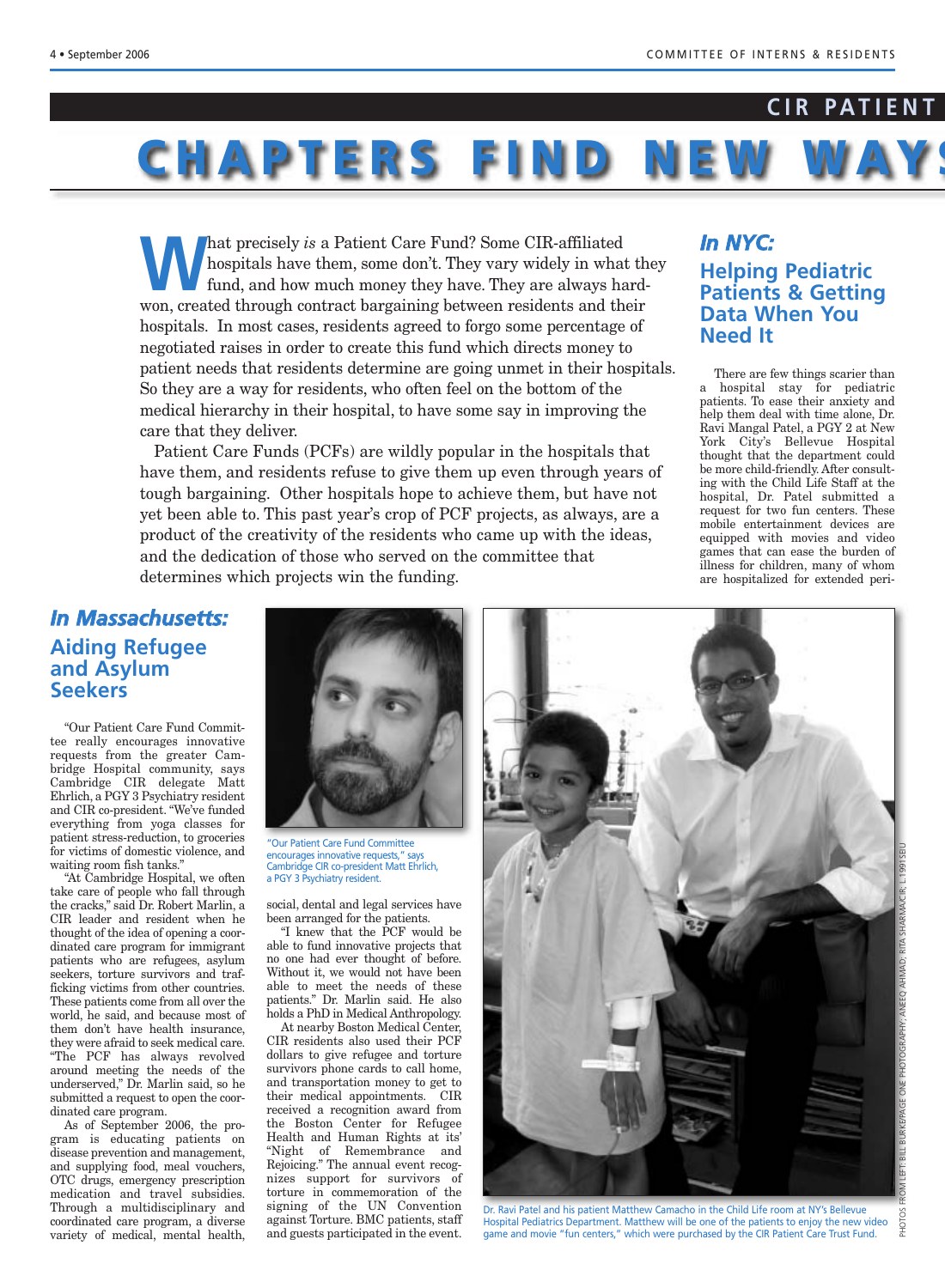### **T CARE FUNDS**

# **YS TO MEET PATIENT NEEDS**



CIR members of the LAC+USC Patient Care Fund Committee grappled with their enormous fund, and streamlined the process; shown here, from left to right: Drs. Chi Lee, CIR Chapter Pres., LAC + USC; Paola Sequeira, CIR VP, Southern California; and Leilani Valdes, CIR Delegate, and 2006-2007 PCF Chair.

ods of time. He also requested PediaPals and ZooPals exam tables with themed wall decal kits, which the Patient Care Trust Fund approved and purchased. Next up: a digital camera and color laser printer which were just ordered for patient use in Bellevue's Computer Art Program. "It's great that CIR, via the Patient Care Fund, is giving residents ways to directly improve patient care," Dr. Patel said.

At St. Luke's-Roosevelt Hospital, also in NYC, residents used the PCF for a subscription to UpToDate.com, an online service that collects information from medical journals and research, and delivers it via internet, CD-ROM, and PocketPC, so that doctors can access the most current information within their specialty at the point of service where they most need it, even during a patient visit.

"Having the Patient Care Fund allowed us to get access to UpToDate.com, which is a very valuable service for residents. We use it for education, research, and as a clinical resource. Without our CIR PCF, it would not have been possible," said Dr. Neha Bhanusali, a PGY 3 in Internal Medicine.

"It took a lot of work, and a lot of meetings by residents on the PCF committee, but now every resident can access UpToDate.com through any computer in the hospital that has the intranet," said Dr. Kabir Mody, a CIR delegate, and PGY 3 in Internal Medicine at St. Luke's-Roosevelt.

#### *In Florida:* **Patients Work Out for Health, Physical Therapy**

Thanks to CIR residents at Jackson Memorial Hospital, patients at Miami's Jefferson Reaves Wellness Center have a host of new work out equipment, and the individual attention they need to make the most of it. Dr. Joseph Etienne, a CIR leader and Family Medicine resident, determined that many of his patients were lacking the physical therapy and exercise that they needed to improve their health, so he applied for PCF funding.

The \$15,000 in exercise equipment came through that fund, and the clinic opened on June 28, 2006. "The importance of the clinic is to improve and overcome patients' limitations. Our patients need to be able to exercise, under the careful supervision of physical therapists. This is vitally important for their recovery and day-to-day functioning. We were overjoyed when the funding came through, and look forward to working with our patients here, and seeing their progress over time," Dr. Etienne said.





Above: Dr. Neha Bhanusali keeps on top of new info while taking a break in the MICU work room at NY's St. Luke's-Roosevelt Hospital with the UpToDate online system.

Left: Dr. Joseph Etienne assists a patient in the newly founded Functional Assessment Clinic at Miami's Jefferson Reaves Wellness Center, with workout equipment thanks to CIR's PCF.

#### *In LA:* **CIR Members Streamline Process to Advocate for their Patients**

As the oldest, and largest CIR PCF in the country, with \$2.2 million countywide, and \$1.21 million available annually, the Los Angeles County + University of Southern California (LAC+USC) fund just streamlined their process to make it more accessible to all departments, however large or small. With 50 departments and programs, submitting and justifying requests to the committee and the hospital administration had become a daunting task.

Over time, certain departments have requested large ticket items due their high-tech, high-cost needs. "So this year, we instituted a list of new guidelines for PCF requests – our basic message was, 'Let's be fair, let's be civil, let's share.'" said Dr. Chi Lee, CIR Pres. at LAC + USC, and a PGY 4 in Emergency Medicine. "We asked that:

• If a department had received a large ticket item (over \$100,000)

> in the past three years, they were asked to order a smaller ticket item (maximum dollar amount of \$50,000) this year. (A list of previous years' awards were presented in charts for all departments to see.)

- If the items requested were to be shared with other departments, they were more likely to be approved, and the large sum limit did not apply.
- Voting was done on paper, by secret ballot, to prevent animosity and alliances between departments."

Dr. Lee reports that this year's PCF requsts came in under budget, and that there were, "high-fives and pats of support instead of bickering, and every department that submitted requests got all that they wanted." It was, she said, "Incredible."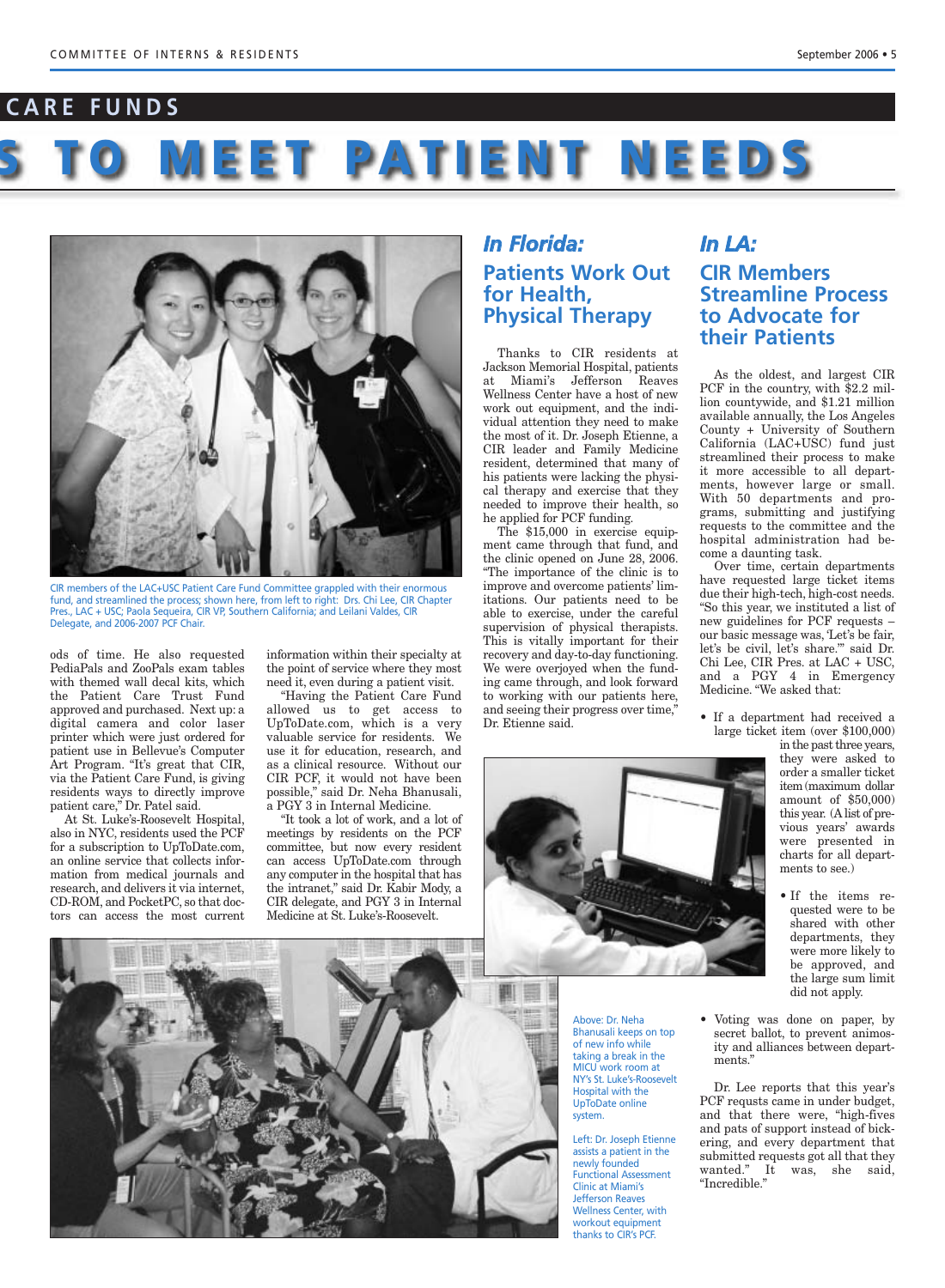# *CIR & Labor-Community Coalition Work Pays Off:* **San Francisco Increases Access to Health Care for the Uninsured**

**O**n August 7, Mayor Gavin<br>Newsom signed into law legis-<br>lation that will go into effect<br>Italy 1,2007 and add San Francisco Newsom signed into law legislation that will go into effect July 1, 2007, and add San Francisco to the ranks of local municipalities experimenting with ways to offer health care to the uninsured.

CIR leaders sent hundreds of postcards to the Board of Supervisors, and were part of a broader coalition that lobbied and testified before the Board. CIR activists also engaged in a grassroots effort to educate colleagues and coworkers on the legislation and how it would improve access to health care for the uninsured. In her testimony to the Board, CIR VP Christine Dehlendorf, MD, a family medicine physician at San Francisco General Hospital said, "Everyday we see families who delay treatment due to lack of insurance, and then flood the county's emergency rooms as their source of primary care."

Among the goals of the program is for patients to receive preventive primary care early in their illness, instead of relying on emergency care later on, when their illness has progressed to a severe state. Those covered would receive their medical care through the Department of Public Health and SF's public and non-profit clinics and hospital, including San Francisco General Hospital.

The final bill will extend health coverage to 82,000 city residents who earn too much money to qualify for Medi-Cal (the state's Medicaid) but have no coverage. It requires medium and large employers to spend a reasonable amount on health care for

their employees. Small employers (20 or fewer employees) are exempt from the legislation, and unlike health insurance plans, participants will be covered only within San Francisco's city limits.

The program is estimated to cost

about \$200 million annually, which will be paid through a combination of sources including tax dollars, local business contributions and individual premiums. It is already being hailed as a model for other cities and states.

### CIR's 50th Anniversary *Celebrating the Past, Organizing for the Future*

Former CIR delegates and activists are invited to CIR's upcoming 50th Anniversary celebration May 18-19, 2007, to be held in Philadelphia, Pa, at the Double Tree Hotel and the College of Physicians/The Mutter Museum. It will be a time to celebrate past achievements, and plan for future

ones; to reconnect with folks you haven't seen for awhile, and to stay involved in the continuing movement for better patient care and access, and for improved medical training. Along with the toasts and stories, this two-day event will feature guest speakers and engaging discussions with CIR's founders and leaders from all stages of our history.

For more information, email: *kpfordresher@cirseiu.org*

Right: Past CIR Presidents Herbert Vaughan, MD, who helped found CIR in 1957, with Dr. Janet Freedman, CIR President from 1986-1988.



## *CIR Remembers Dr. Dan Lawlor*

Free States Fig. Dan Lawlor died at age 51 on June 18, 2006. He<br>
Free was a family practice resident at Bronx Lebanon Hospital from 1988-<br>
1991. He served first as a CIR Vice President, and then as CIR<br>
President from 1992 ormer CIR Pres. Dr. Dan Lawlor died at age 51 on June 18, 2006. He was a family practice resident at Bronx Lebanon Hospital from 1988- 1991. He served first as a CIR Vice President, and then as CIR affiliations with residents' associations at Boston City Hospital (now



Dr. Dan Lawlor at a community health rally.

Boston Medical Center) and Cambridge Hospital.

In an interview earlier this year with CIR, Dr. Lawlor recalled how difficult his first four months of residency were. At one point, he recalled attending to 90 patients, because he was covering for two other residents. "I had patients on three different floors, and had to run up and down stairs

because Bronx Lebanon did not have an elevator at that time," he said. "Machines were scarce, and I had to leave a cash deposit out of my own pocket to use the EKG machine," he said. When he was at his wit's end, a nurse commented to him, 'Don't worry doctor, you just have to get organized.' He showed her his index cards cataloging each patient's illnesses; the nurse shook her head and repeated, 'You have to get organized.' He took the advice, and met with other residents to organize a physicians' association. From there, he spoke with Dr. Janet Freedman, president of CIR, and residents at Bronx Lebanon soon voted to join CIR. Dr. Lawlor is credited with being one of the major leaders bringing the benefits of union representation to his hospital.

Based on that experience, in his later work, Dr. Lawlor focused not only on organizing, but on building alliances with other hospital workers, unions and community groups. He spent the rest of his career working with the National Union of Hospital & Health Care Employees of the American Federation of State and County Municipal Employees (AFSCME) as an organizer for nurses, doctors and home health care workers. He was also a key organizer of the Physicians Forum and its annual Activist Physician Dinner.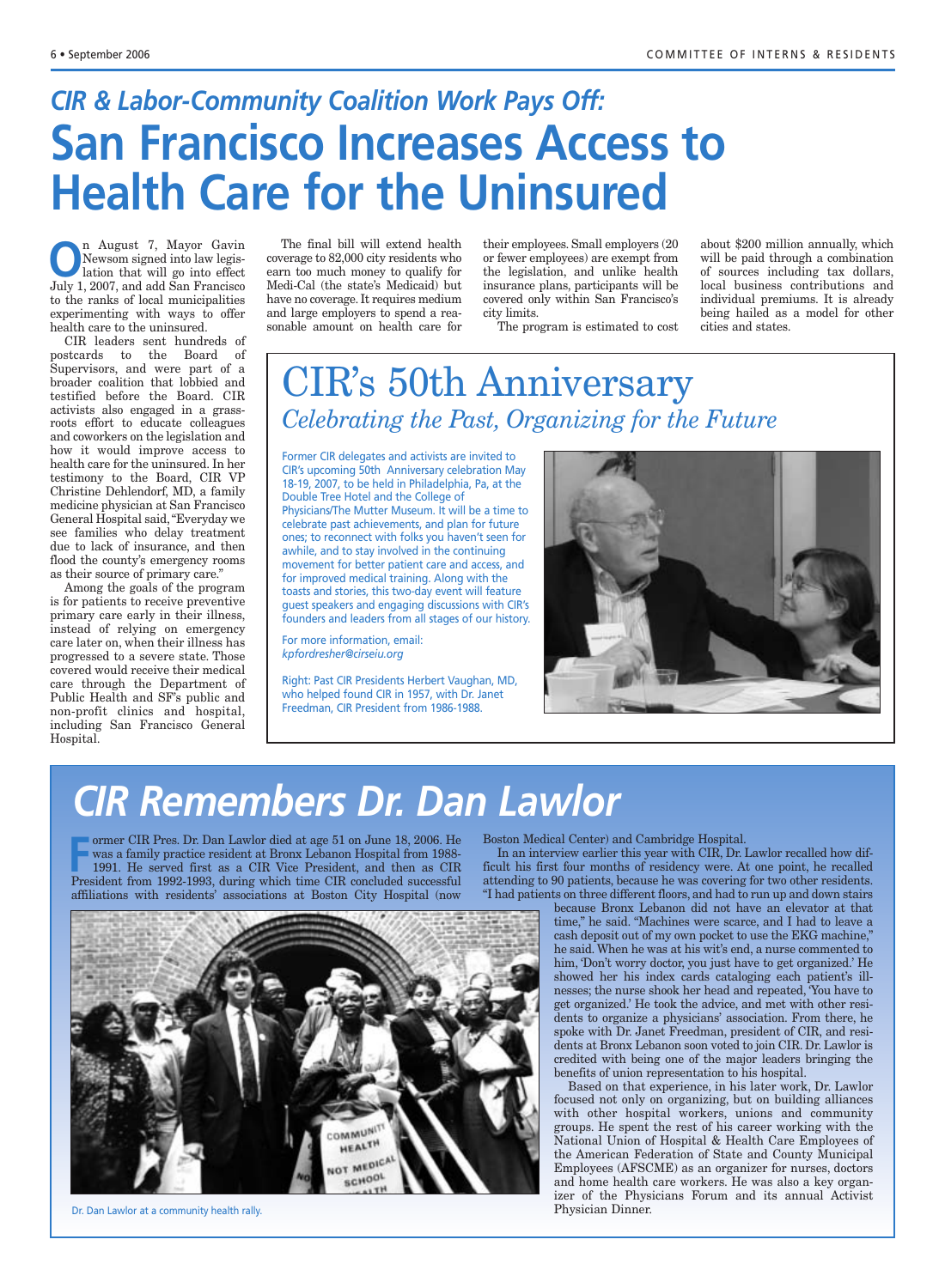### *In New Jersey:* **1,100 Residents at UMDNJ Reap New Contract Gains**

**B**y August 1st, 2006, residents at<br>the three NJ medical schools<br>that make up the sprawling Unithe three NJ medical schools that make up the sprawling University of Medicine and Dentistry of New Jersey (UMDNJ) system ratified their new contract, which covers more than 1,100 residents. All three schools – the NJ Medical School in Newark, Robert Wood Johnson University Hospital in New Brunswick, and the School of Osteopathic Medicine in Stratford, South Jersey – had CIR members and delegates involved in the negotiations. Gains include 3% salary increases for each year of the four-year contract; increases in book allowances, which can now also be used for USMLE STEP 3 or COM-LEX for the first time; and increases in orientation pay to \$450 for the first year of the agreement, and \$500, \$550 and \$600 for the next three years. Additional gains include eliminating clinics for all housestaff who are post-call or following night float; and the meal allowance expanded to cover residents on an overnight shift of six hours or more, or those on an extended shift of 12+ hours.

"This contract should be a model to current negotiating efforts across the country," said Dr. Kennedy Ganti, a PGY 4 Fellow in Family Medicine, and CIR delegate. "Given the difficult financial circumstances that UMDNJ is currently in, our members reasonably held steadfast to key issues such

**"Negotiations were long and grueling, but ultimately rewarding in a huge way." Dr. Cristin McKenna, NJ VP PGY 3, PM&R**

as insuring a better workplace, and patient safety. CIR as a whole is taken very seriously here, there's a lot of respect," he said.

"Contract negotiations were long and grueling, and sometimes uncomfortable, but ultimately rewarding in

a huge way," said NJ CIR Vice Pres. Cristin McKenna, MD, a PGY 3 in Physical Medicine & Rehabilitation at UMDNJ. "Just being in a room with residents from different specialties was great. It gave us a chance to formally engage in a frank discussion of money and benefits in a way that is unusual for those in medical training, and this is a skill we'll need for the rest of our lives."

Of particular concern to Dr. McKenna is Maggie's Law and the UMDNJ response to it. Maggie's Law, a NJ state law since 2003, criminalizes drivers who have been awake for more than 24 hours and caused a fatal crash. Penalties include prison time of up to 10 years, and a  $$100,000$  fine. "We have a letter of agreement that residents and the administration will sit down together to discuss Maggie's Law and driving while drowsy with UMDNJ. We also hope to address residents *working* while drowsy," Dr. McKenna said. "We need to educate our members, publicize best practices for resident work hour reduction, work for legislation that addresses



Dr. Badar Jan at ratification vote.

resident's excessive work hours, and negotiate with our hospitals for ways to fix this problem," she said.

The new contract is in effect until October 31, 2009, and includes other gains such as: holiday pay in the event that an alternate day off cannot be granted within two months of the holiday; UMDNJ to pay all NJ state licensing fees for housestaff if licensing is required by the program; UMDNJ to provide free BCLS, ACLS, ATLS, PALS, NALS and recertification courses as required as part of training; and the University to pay costs up to \$75 for fingerprinting and other fees associated with required background checks.

### *In California:*  **Contract Gains after Santa Clara Residents Turn Up the Heat**

**Despite a long amicable relationship**<br>between residents and hospital administration at Santa Clara Valley Medical<br>Center (SVCMC) in Sep Jese Celifornia con between residents and hospital adminis-Center (SVCMC) in San Jose, California, contract negotiations stalled this year, with an initial offer on the table of a proposed .5% increase over a three-year contract. The 103 Internal Medicine, Radiology, and OB-GYN residents at this County hospital knew that they deserved more, and could do better.

"We started negotiating in April 2006, and by June went to visit the County's Board of Supervisors, who are ultimately in charge of the money and the contract," said Dr. Stacie Carney,



EIZA BRAUN/CIR

More than 30 CIR members shared their stories with the Board of Supervisors.

a PGY 3 in Internal Medicine, and former CIR delegate who was active in contract negotiations. "About 30 of us went and brought along a petition and letter signed by all of the residents in the hospital supporting a better contract with a focus on raising the intern salaries so we could stay competitive."

That was just the beginning. CIR members and elected officers also met with state representatives, reached out to the hospital's CEO, spoke at a rally of 3,000 held by SEIU Local 715 (which was simultaneously in negotiations with the hospital), and held a lunchtime rally of their own. "We picketed, carrying signs and petitions, and were joined by attending physicians and other hospital staff," Dr. Carney said. "I never thought I would do any of this! It was a great lesson in how things work." Residents and the administration went into state mediation in mid-July. After two sessions, they came out with an agreement both sides accepted.

We won salary increases of  $4\%$ ,  $7.5\%$  and 3.5% for incoming interns. The rest of the residents will have  $4\%$ ,  $3\%$  and  $3\%$  wage increases over the life of the agreement, which is retroactive from July 2006 through June 2009. The big thing we were looking for we did end up getting. Because we wanted our intern salaries to be competitive with other residencies, we got more money for interns, and were pleased with that outcome," Dr. Carney said. "Some hospitals in the area have closed, and we've been busier



Left to right, Drs. Punit Sarna, Stacie Carney, and Kaveh Hoda, CIR leaders, at a rally before meeting with the County's Board of Supervisors.

than other hospitals with their patients since we're the County hospital," she said. To be busier, and paid significantly less than other programs was not a winning combination.

The contract was ratified in August. Other gains include residents working nights guaranteed meals, and a clause to cover money for outside food for educational conferences. They also negotiated an improved disability benefit, and improved maintenance and inspections of their call rooms and resident lounges.

"CIR staff was very helpful, and networking with residents from other departments, with attendings and the solidarity with other hospital staff was all important," Dr. Carney said. "We got the message out to key players who are not at the bargaining table – the Board of Supervisors and the public, and that really made all the difference."